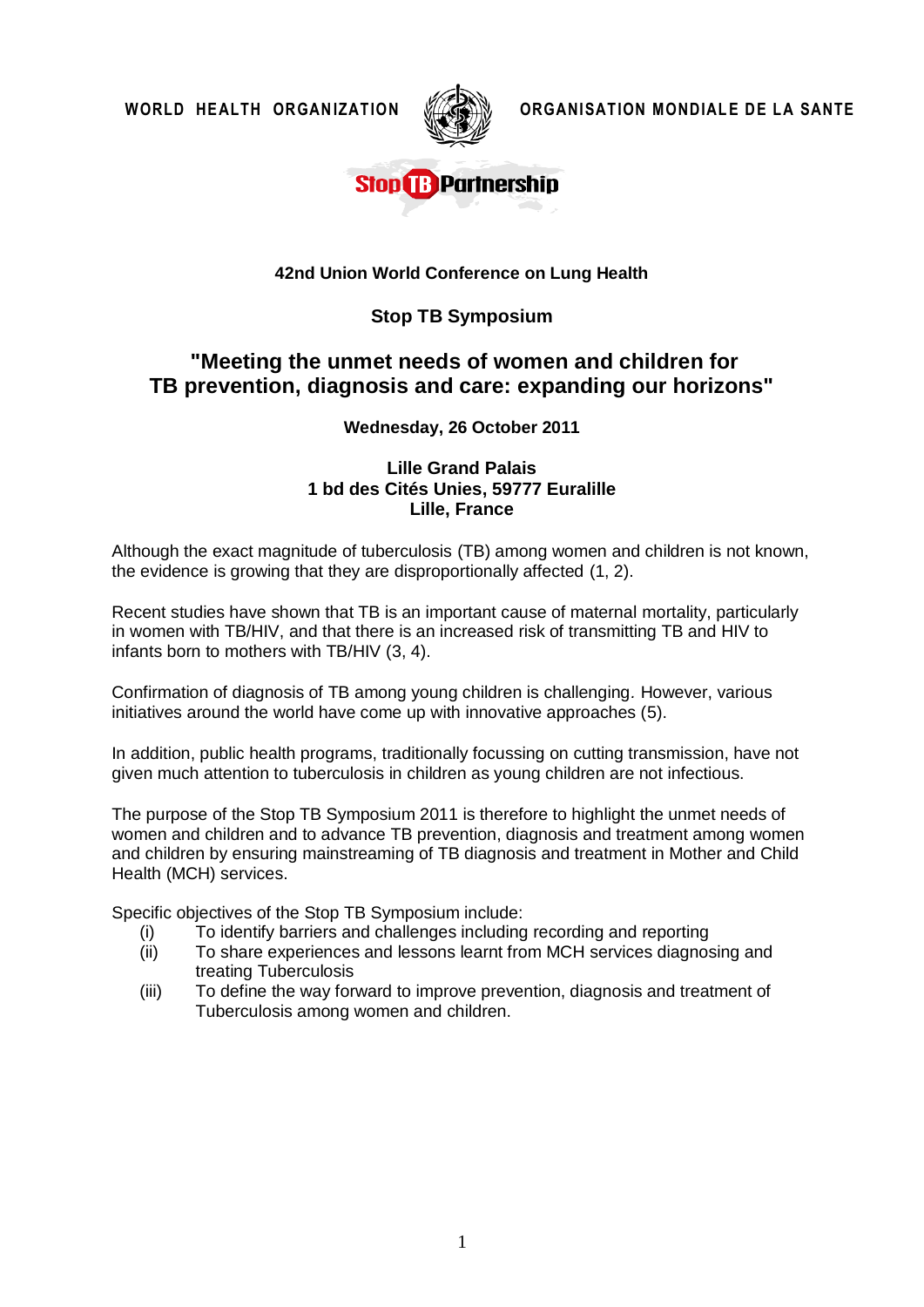

WORLD HEALTH ORGANIZATION **WAREARED MONDIALE DE LA SANTE** 



References:

- **1.** Getahun H, Gunneberg C, Granich R, Nunn P. HIV associated TB: the epidemiology and the response. Clin Infect Dis; 2010: 15;50 Suppl 3:S201-7
- 2. Hesseling A.C et al. High incidence of tuberculosis among HIV-infected infants: evidence from a South African population-based study highlights the need for improved tuberculosis control strategies. Clin Infect Dis 2009
- 3. Gupta A. et al. [Maternal tuberculosis: a risk factor for mother-to-child transmission of](http://www.ncbi.nlm.nih.gov/pubmed/21208928)  [human immunodeficiency virus.](http://www.ncbi.nlm.nih.gov/pubmed/21208928) J Infect Dis. 2011
- 4. Gupta A. et al. Postpartum tuberculosis incidence and mortality among HIV-infected women and their infants in Pune, India, 2002-2005. Clin Infect Dis.2007
- 5. Nicol M.P., Zar H.J. [New specimens and laboratory diagnostics for childhood pulmonary](http://www.ncbi.nlm.nih.gov/pubmed/21172670)  [TB: progress and prospects.](http://www.ncbi.nlm.nih.gov/pubmed/21172670) Paediatr Respir Rev.2011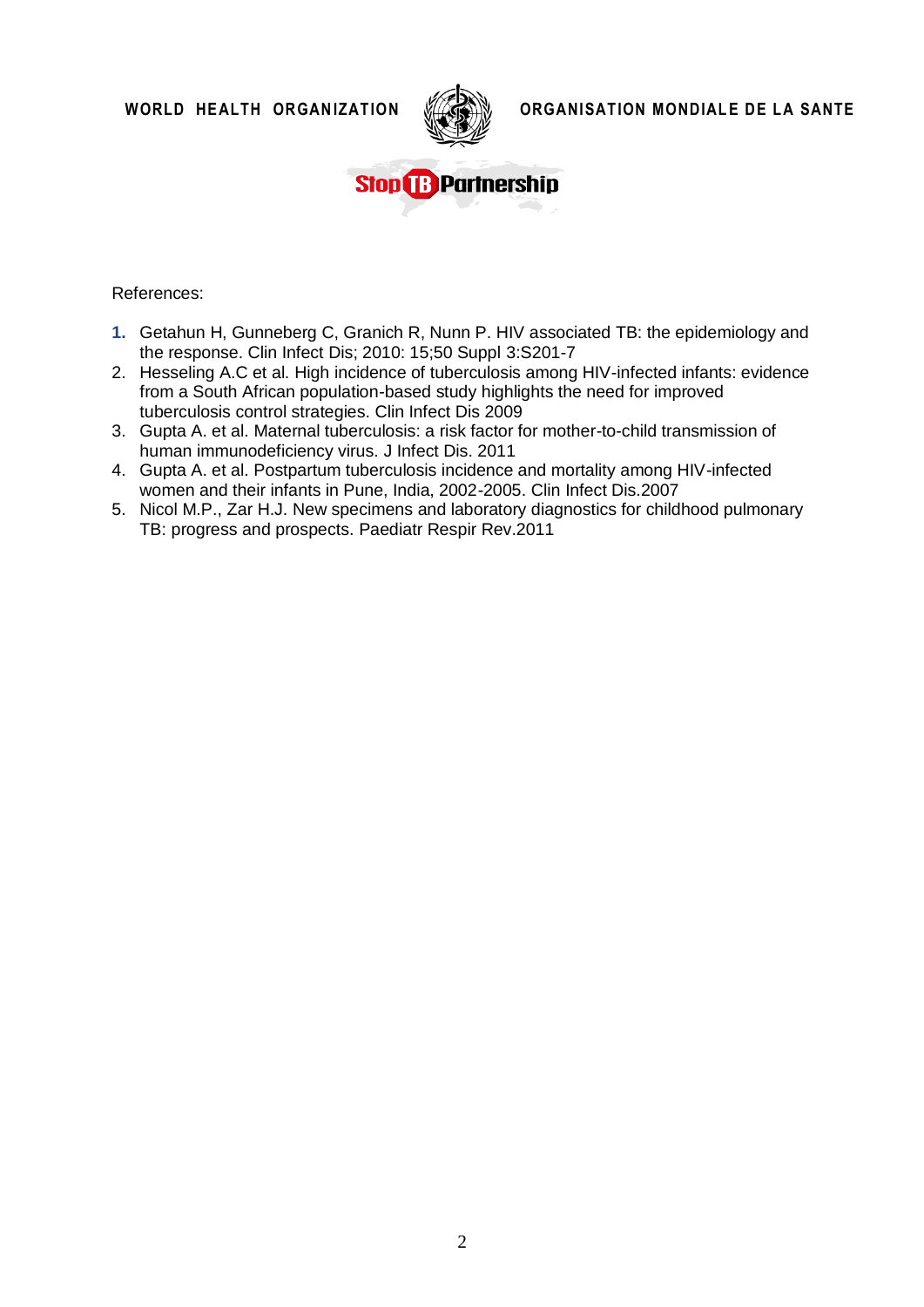

WORLD HEALTH ORGANIZATION **WARE DE LA SANTE** 

# **Stop & Partnership**

## **Programme as of 26 October 2011**

| $8:30 - 10:30$                                                                                    |                                                                                                         |                                                                                                                                        |  |  |
|---------------------------------------------------------------------------------------------------|---------------------------------------------------------------------------------------------------------|----------------------------------------------------------------------------------------------------------------------------------------|--|--|
| <b>I. Global TB Control Progress</b>                                                              |                                                                                                         |                                                                                                                                        |  |  |
|                                                                                                   | <b>Chairs: Nils Billo &amp; Mario Raviglione</b>                                                        |                                                                                                                                        |  |  |
| $8:30 - 9:00$                                                                                     | Welcome and opening                                                                                     | Nils Billo, The Union<br>Mario Raviglione,<br><b>WHO Stop TB Department</b><br>Lucica Ditiu, Stop TB<br><b>Partnership Secretariat</b> |  |  |
| $9:00 - 09:20$                                                                                    | Global TB control: current status with particular<br>attention on Tuberculosis among women and children | Katherine Floyd,<br><b>WHO Stop TB Department</b>                                                                                      |  |  |
| $09:20 - 9:50$                                                                                    | Decrease TB mortality by integrating maternal and child<br>health services                              | <b>Robert Gie</b><br>South Africa                                                                                                      |  |  |
| $9:50 - 10:30$                                                                                    | <b>Discussion</b>                                                                                       |                                                                                                                                        |  |  |
| $10:30 -$<br>11:00                                                                                | Coffee break                                                                                            |                                                                                                                                        |  |  |
| $11:00 - 12:30$<br>II. Women and Tuberculosis<br><b>Chairs: Nils Billo &amp; Mario Raviglione</b> |                                                                                                         |                                                                                                                                        |  |  |
| $11:00 - 11:30$                                                                                   | Diagnosis and Treatment of TB in HIV positive women                                                     | Amita Gupta<br>India                                                                                                                   |  |  |
| $11:30 - 12:00$                                                                                   | Integrating TB case finding into maternal health<br>services                                            | <b>Stacie Stender</b><br>South Africa                                                                                                  |  |  |
| $12:00 - 12:30$                                                                                   | <b>Discussion</b>                                                                                       |                                                                                                                                        |  |  |
| $12:30 - 12:45$                                                                                   | Roadmap to Prevent and Combat M/XDR-TB in WHO<br>European Region                                        | Massoud Dara<br><b>EURO</b>                                                                                                            |  |  |
| 12:45 - 14:00                                                                                     | Lunch                                                                                                   |                                                                                                                                        |  |  |
| 14:00-16:00<br>III. Children and Tuberculosis<br><b>Chair: Robert Gie &amp; Amy Bloom</b>         |                                                                                                         |                                                                                                                                        |  |  |
| 14:00 - 14:20                                                                                     | Improving TB case detection in children at community<br>level                                           | <b>Khurshid Talukder</b><br>Bangladesh                                                                                                 |  |  |
| 14:20 - 14:40                                                                                     | Improving case detection in children -<br>TB REACH experience                                           | Najla Al-Sonboli, Yemen<br>and Luis E. Cuevas, UK                                                                                      |  |  |